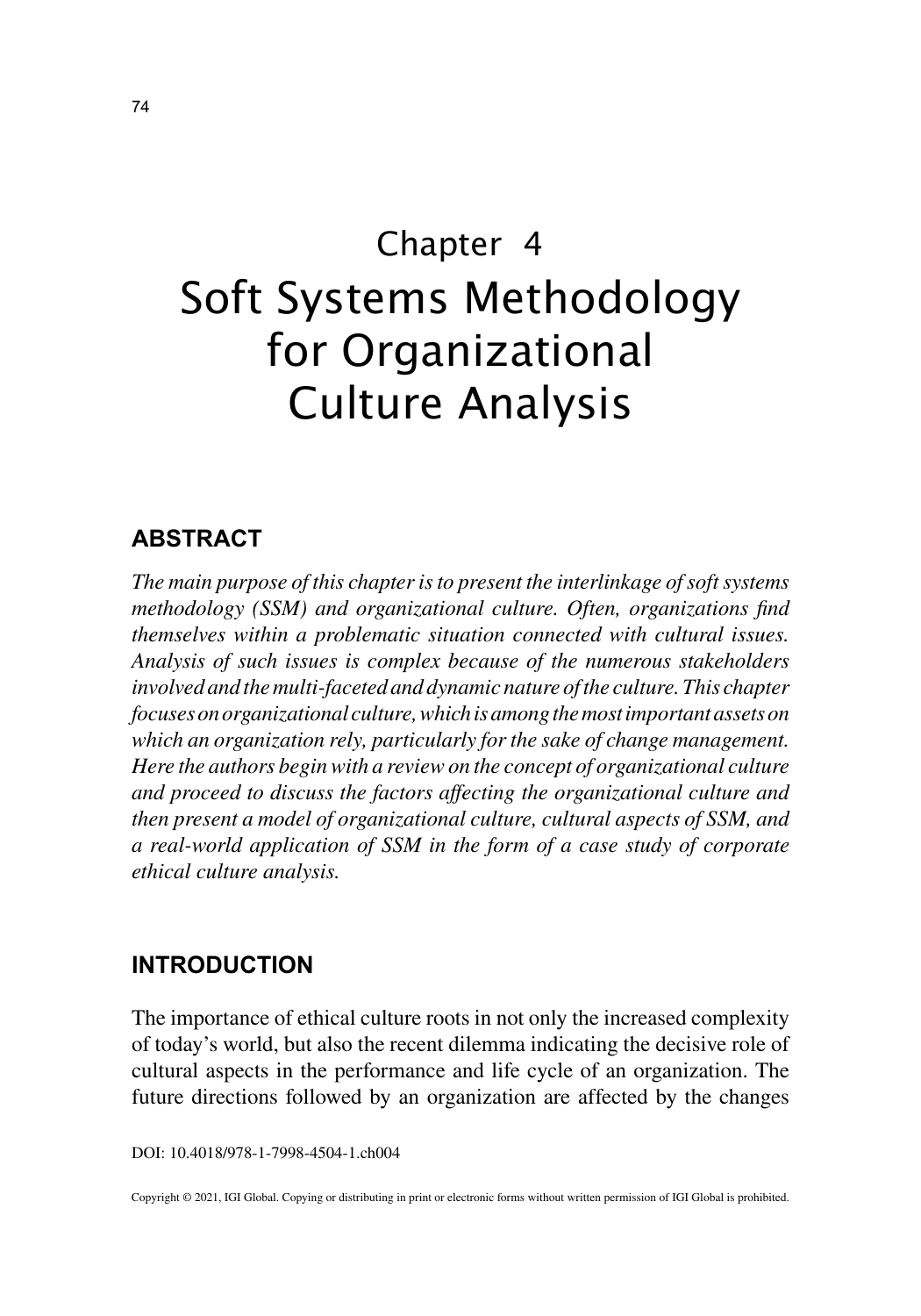to which the organization is exposed by both internal and external factors. This is so significant that necessitates a change management system wherein cultural influences are well addressed. The problem is so complicated, calling for simultaneous contributions from the human minds, political-economic structures, and the environment – a goal that cannot be realized unless a system of change is established.

The above-mentioned issues highlight the need for a systems approach to cultural analysis, which is known to be a complex task to undertake. Such an approach provides the analyst with the ability to characterize the organizational culture at a larger scale, and hence formulate an action list to establish a widely participated culture when planning for the future. Despite the technical and strategic problems emerged upon founding the systems management on this systems approach, one will end up with bunch of useful systems solutions as well. The soft systems methodology (SSM) has been designed not to be implemented linearly (i.e. in a sequence of steps), but rather in the form of a holistic instrument dealing with the cultural in a wide scope. In combination with other theories and tools, it can address the change management comprehensively to achieve an organizational culture providing for extensive participation of all stakeholders when planning for the future.

Following the SSM, managers must acknowledge a relatively broad set of goals and prepare different solutions to approach the goals. The SSM further provides the managers with a body of understand about the elements of society: human beings. In this respect, managers should scrutinize perspectives, intentions, worldviews, and standard of judgments. In an organization, SSM deals with such issues as conflicts, arguments, mutual understanding, and the so-called change. For this purpose, it keeps focusing on not only the cultural issues (people's viewpoints, mutual values, and norms), but also the political issues (identifying the individuals' class and status according to their perspectives) (Goksoy, 2017).

Presenting a modification to the classic SSM, Kartowisastro *et al.* (1994) went for studying the problematic situations encountered more frequently with the eastern cultures. They came to focus on this topic with the initial aim of implementing the SSM to address a cultural conflict raised when an Indonesian institute of research and development (R&D) faced with modern technologies. Provided that the communicative competence represents a requirement for the SSM, the modification proposed by these authors (*i.e.*